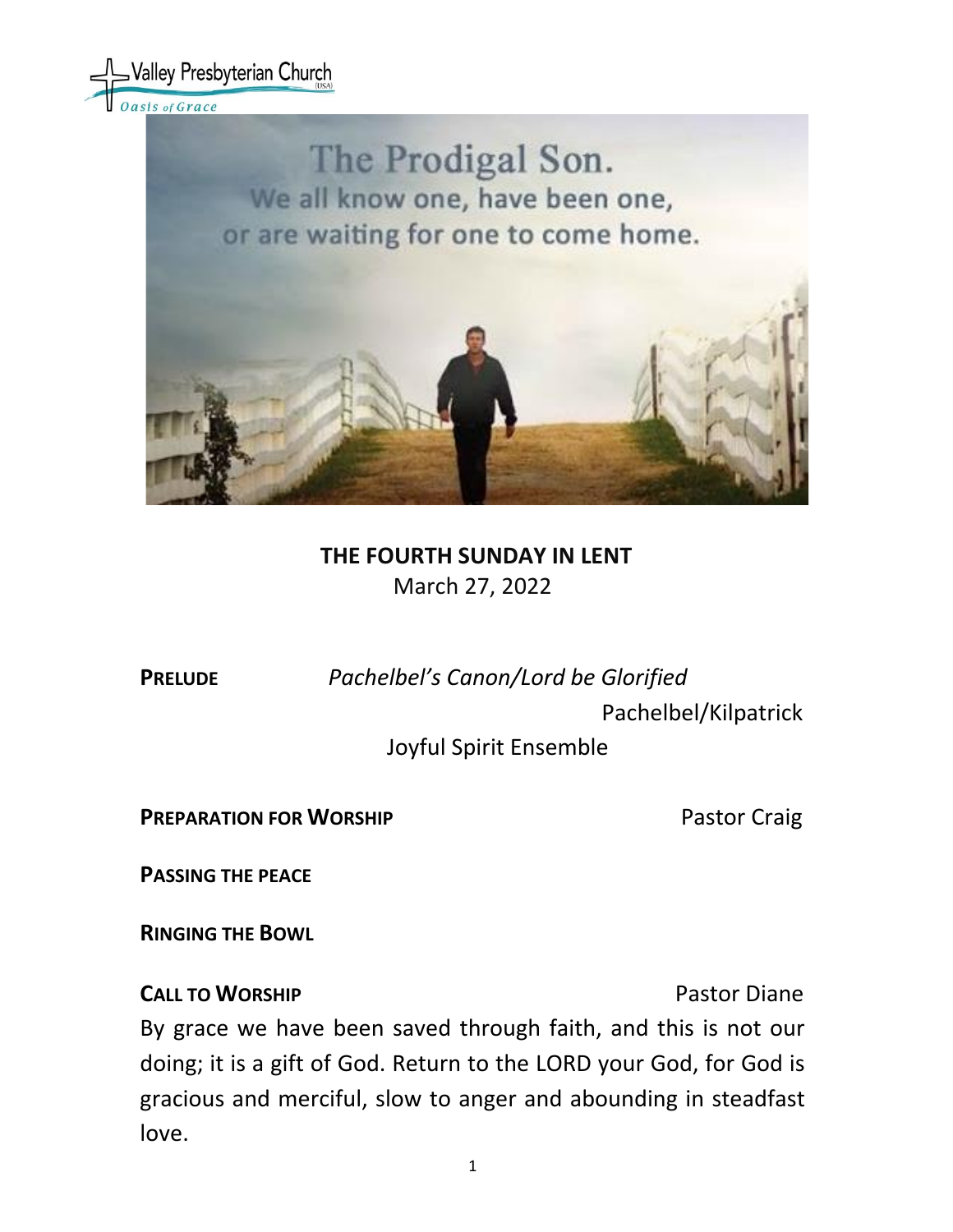

# **OPENING HYMN** *Christ Is Made the Sure Foundation* 394

#### **CALL TO PRAYER**

Jesus said: I am the light of the world. Whoever follows me will never walk in darkness or stumble, but will have the light of life.

#### **UNISON PRAYER OF CONFESSION**

**Everlasting God, in whom we live and move and have our being, you have made us for yourself, such that our hearts are restless until they rest in you. Gift us purity of heart and strength of purpose, that no selfish passion may hinder us from knowing your will, and no weakness keep us from doing it. God of compassion, you are slow to anger and full of grace, welcoming sinners who return to you, prompting penitent hearts. Receive into your loving embrace all who come home to you. Seat them at your bountiful table of grace, that with all your children, we may feast with delight on all that satisfies the hungering heart. We ask all this in the name and for the sake of Jesus Christ our Savior and Lord.**

(Silent Prayer) Amen

**POURING OUT THE WATERS/ ASSURANCE OF PARDON** Ephesians 4:32 Be kind to one another, tenderhearted, forgiving one another, as God in Christ has forgiven you. Brothers and Sisters, believe the good news of the Gospel: In Jesus Christ, we are forgiven!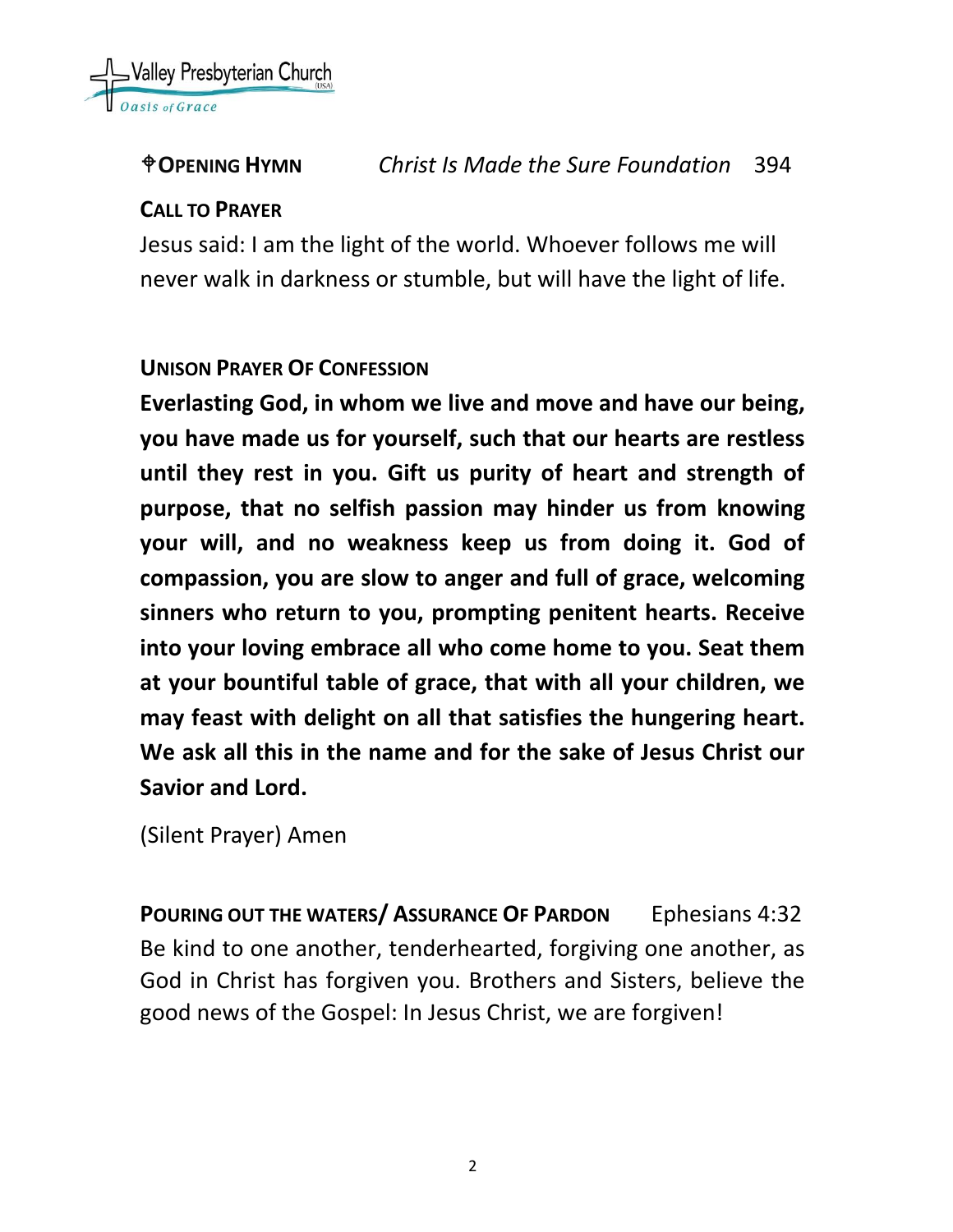Nalley Presbyterian Church

# sis of Grace

**KYRIE** 551

Lord, have mercy, Christ, have mercy; Lord, have mercy upon us. Lord, have mercy; Christ, have mercy; Lord, have mercy upon us. Amen, Amen.

# **ANTHEM** *Father, Forgive Us* C. Courtney

Father, forgive us each time we close our eyes to a bruised and wounded world,

The shattered, broken lives, empty ones who die alone forsaken in their shame.

Every time we turn away we crucify again.

Father, forgive us each time that we disown mothers who have lost their sons,

The children with no home, thousands crying out in thirst, the prisoners in pain.

Every time we turn away we crucify again.

Father, forgive us, our hearts remain unmoved by suffering and poverty,

We know not what we do. When we fail to hear the voice of Christ in every cry,

When we do not recognize the Savior in their eyes, we crucify again.

Father, forgive us.

#### **PASTORAL PRAYER AND LORD'S PRAYER** 35

**Our Father who art in heaven, hallowed be thy name. Thy kingdom come, thy will be done, on earth as it is in heaven.**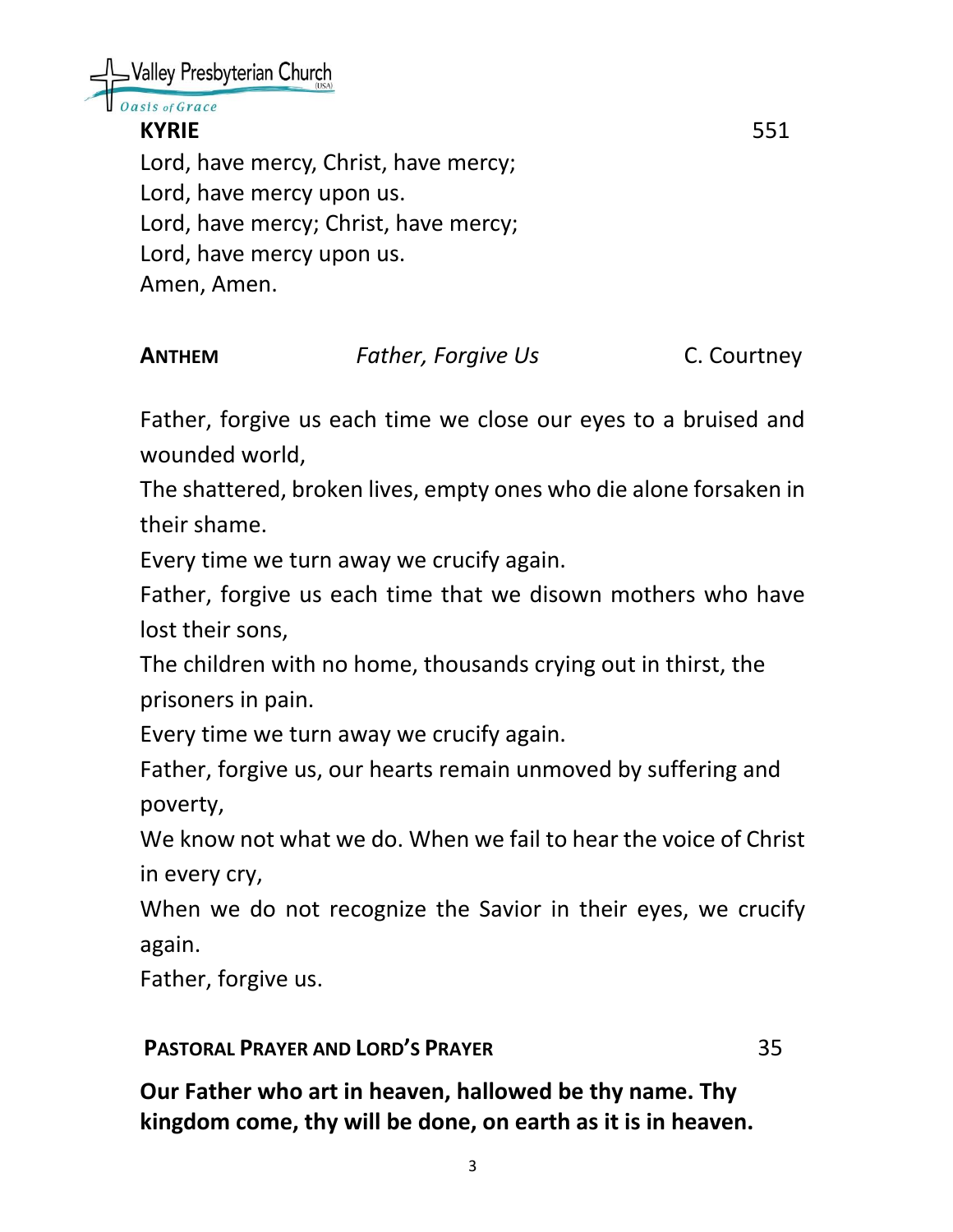

### **Dasis of Grace**

**Give us this day our daily bread; and forgive us our sins, as we forgive those who sin against us; and lead us not into temptation but deliver us from evil. For thine is the kingdom and the power and the glory, forever. Amen.** 

(CHORAL RESPONSE)

**CHILDREN'S TIME** 

**SCRIPTURE** Luke 15: 1-3, 11-32

Now the tax collectors and "sinners" were all gathering around to hear Jesus. But the Pharisees and the teachers of the law muttered, "This man welcomes sinners and eats with them."

Then Jesus told them this parable:

Jesus continued: "There was a man who had two sons. The younger one said to his father, 'Father, give me my share of the estate.' So he divided his property between them.

"Not long after that, the younger son got together all he had, set off for a distant country and there squandered his wealth in wild living. After he had spent everything, there was a severe famine in that whole country, and he began to be in need. So he went and hired himself out to a citizen of that country, who sent him to his fields to feed pigs. He longed to fill his stomach with the pods that the pigs were eating, but no one gave him anything.

"When he came to his senses, he said, 'How many of my father's hired servants have food to spare, and here I am starving to death! I will set out and go back to my father and say to him: Father, I have sinned against heaven and against you. I am no longer worthy to be called your son; make me like one of your hired servants.' So he got up and went to his father.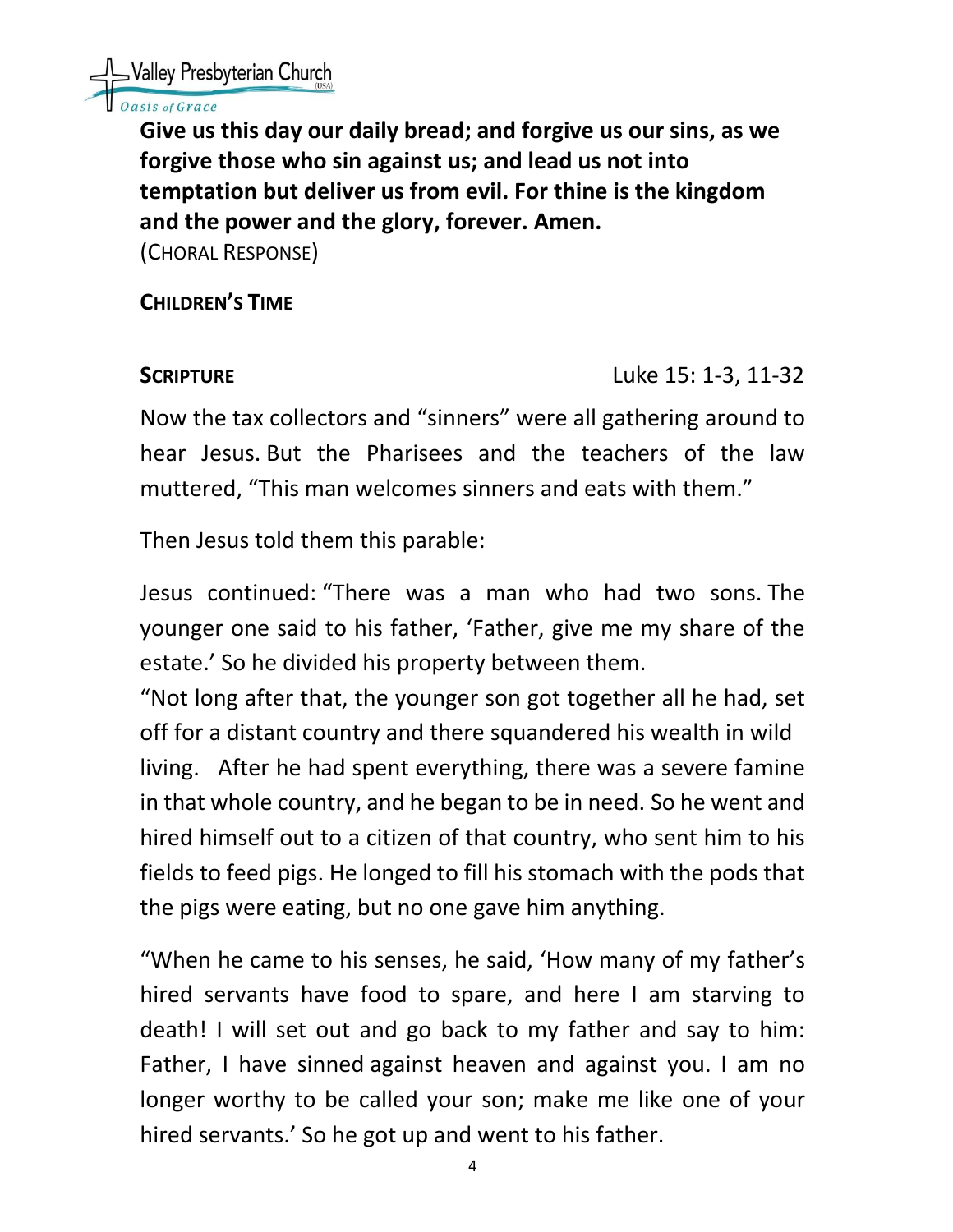Nalley Presbyterian Church

asis of Grace

"But while he was still a long way off, his father saw him and was filled with compassion for him; he ran to his son, threw his arms around him and kissed him.

"The son said to him, 'Father, I have sinned against heaven and against you. I am no longer worthy to be called your son.'

"But the father said to his servants, 'Quick! Bring the best robe and put it on him. Put a ring on his finger and sandals on his feet. Bring the fattened calf and kill it. Let's have a feast and celebrate. For this son of mine was dead and is alive again; he was lost and is found.' So they began to celebrate.

"Meanwhile, the older son was in the field. When he came near the house, he heard music and dancing. So he called one of the servants and asked him what was going on. 'Your brother has come,' he replied, 'and your father has killed the fattened calf because he has him back safe and sound.'

"The older brother became angry and refused to go in. So his father went out and pleaded with him. But he answered his father, 'Look! All these years I've been slaving for you and never disobeyed your orders. Yet you never gave me even a young goat so I could celebrate with my friends. But when this son of yours who has squandered your property with prostitutes comes home, you kill the fattened calf for him!'

"'My son,' the father said, 'you are always with me, and everything I have is yours. But we had to celebrate and be glad, because this brother of yours was dead and is alive again; he was lost and is found.'"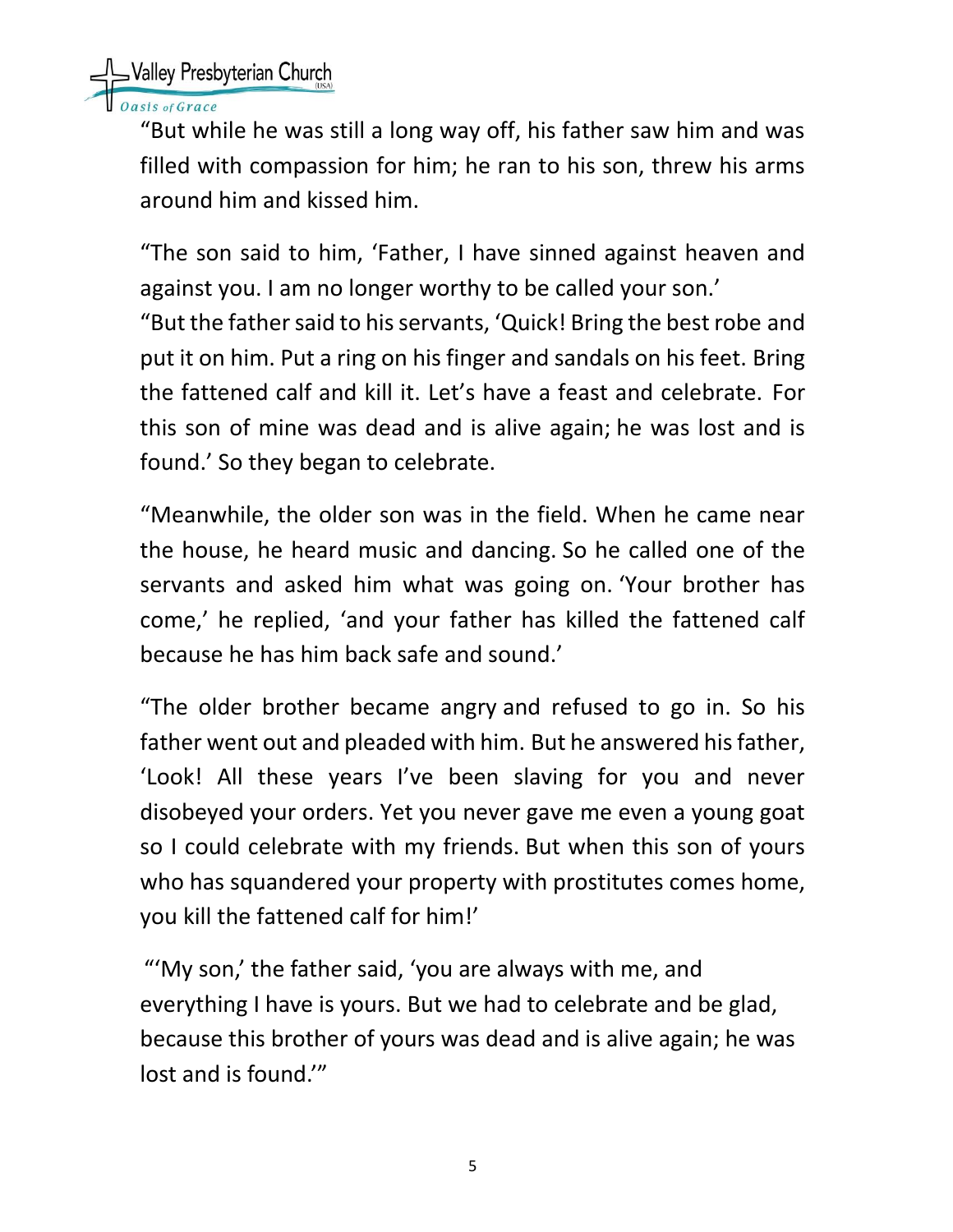

### **SERMON** "OFFENSIVE GRACE?"

| <b>AFFIRMATION OF FAITH</b> | Apostle's Creed | 35 |
|-----------------------------|-----------------|----|
|                             |                 |    |

I believe in God, the Father almighty, maker of heaven and earth. And in Jesus Christ, his only Son, our Lord, who was conceived by the Holy Ghost, born of the Virgin Mary, suffered under Pontius Pilate, was crucified, died, and buried; he descended into hell. The third day he rose again from the dead. He ascended into heaven and sitteth at the right hand of God the Father Almighty from thence he shall come to judge the quick and the dead. I believe in the Holy Ghost, the holy catholic church, the communion of saints, the forgiveness of sins, the resurrection of the body, and the life everlasting. Amen.

| $\bigoplus$ HYMN | Amazing Grace, How Sweet the Sound | 649 |
|------------------|------------------------------------|-----|
|------------------|------------------------------------|-----|

# **CALL FOR OFFERING**

| <b>OFFERTORY</b> | Oh, Lord I Long to See You | Trad. Shenandoah/ |
|------------------|----------------------------|-------------------|
|                  | Vocalist, Linda Freeman    | arr. J. Dakin     |
|                  | Joyful Spirit Ensemble     |                   |

*\*If you haven't already done so, please print your name in the Fellowship Register.*

**DOXOLOGY** 606 Praise God, from whom all blessings flow; Praise Him, all creatures here below; Praise Him above, ye heavenly host; Praise Father, Son, and Holy Ghost. Amen.

#### **PRAYER OF DEDICATION**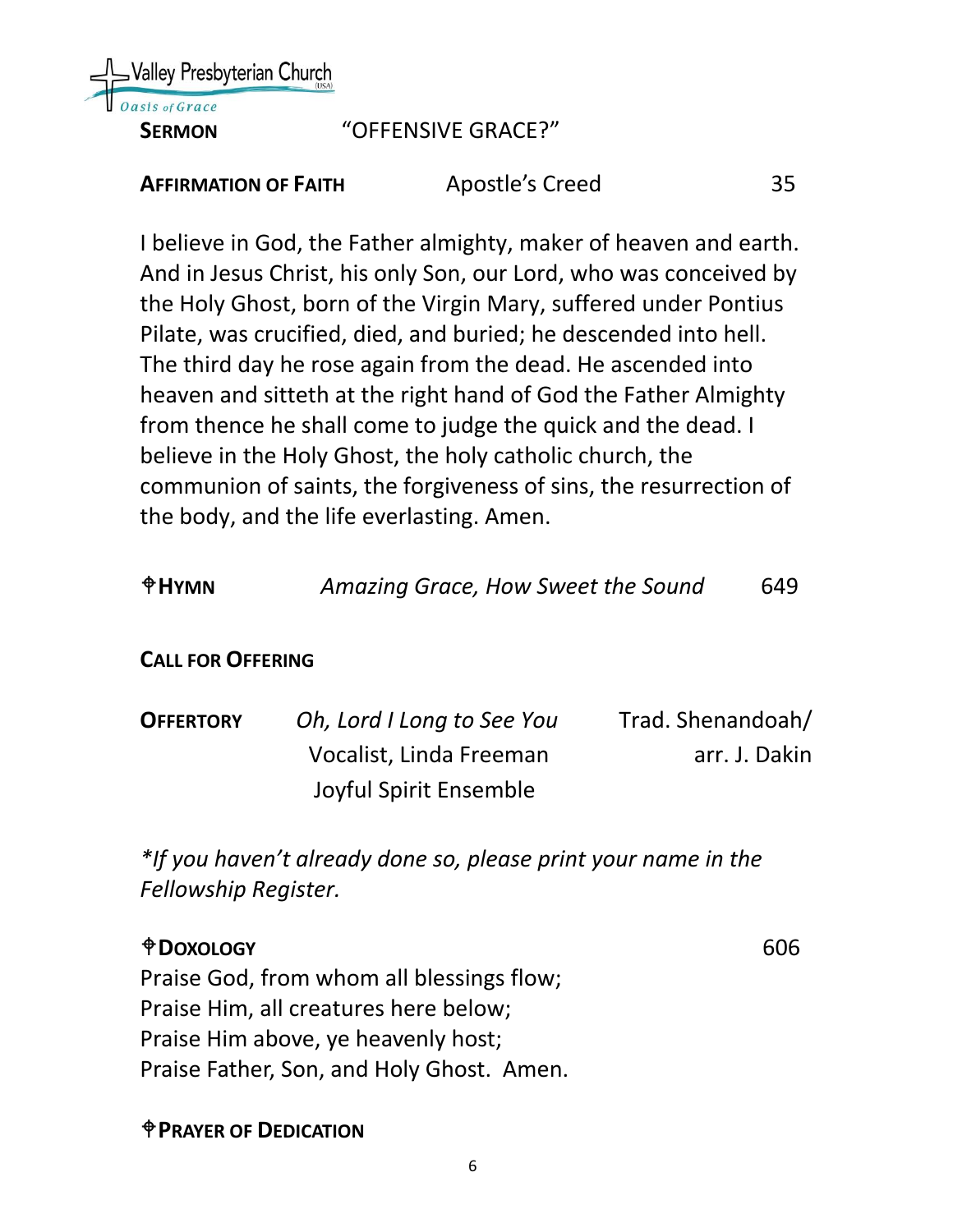

#### **HYMN** *Were You There* 221

#### **CHARGE AND BENEDICTION**

#### **CONGREGATIONAL RESPONSE** *No End There Is!*

No end there is! We depart in peace. He loves beyond our uttermost: In every room in our father's house Christ will be there, as Lord and Host.

| <b><i><u>OPOSTLUDE</u></i></b> | The Road to the Cross | L. Smith |
|--------------------------------|-----------------------|----------|
|                                |                       |          |

# **All those who are able, please stand All Worship Services are available for replay on our website:**

[www.valleypres.net](http://www.valleypres.net/)

**FLOWERS FOR THE SANCTUARY ARE PROVIDED BY:** Larry Craft, in memory of his wife, Patricia.

### **PLEASE REMEMBER THOSE HOSPITALIZED OR IN REHABILITATION:** Gail Barker, Lance Barker, Ron Bell, Carol Stephens, Judy Stevenson.

**THE ROSE ON THE BAPTISMAL FONT** is in honor of Joan Richards, who passed away March 19, 2022.

|                                                          |        | VPC Financial - Attendance / On-Line Viewing Metrics   |       |
|----------------------------------------------------------|--------|--------------------------------------------------------|-------|
| Monthly Giving Support Contributions                     |        | Weekly Attendance / Viewing                            |       |
| February-2022                                            |        | Through Week #12 (3/20/22)                             |       |
| Monthly Giving Support                                   |        | 68702 Weekly Attendance Sanctuary                      | 307   |
| Monthly Giving Budget                                    |        | 85878 * YTD 2022 Attendance Sanctuary                  | 3,296 |
| *YTD Giving Support                                      |        | 162944 ** Weekly Viewing On-Line                       | 261   |
| *YTD Giving Budget                                       | 185481 | ** YTD 2022 Viewing On-Line                            | 2,360 |
|                                                          |        | * YTD 2022 Attendance / On-Line                        | 5,656 |
|                                                          |        | * YTD 2021 Attendance Sanctuary                        | 1,251 |
| * YTD = Year to Date                                     |        | ** Number of on-line devices tuned into Sunday service |       |
| D. Brooks - VPC treasurer - dxb38@cox.net - 520-399-3959 |        | 2022 Per Capita is \$41.50 per member                  |       |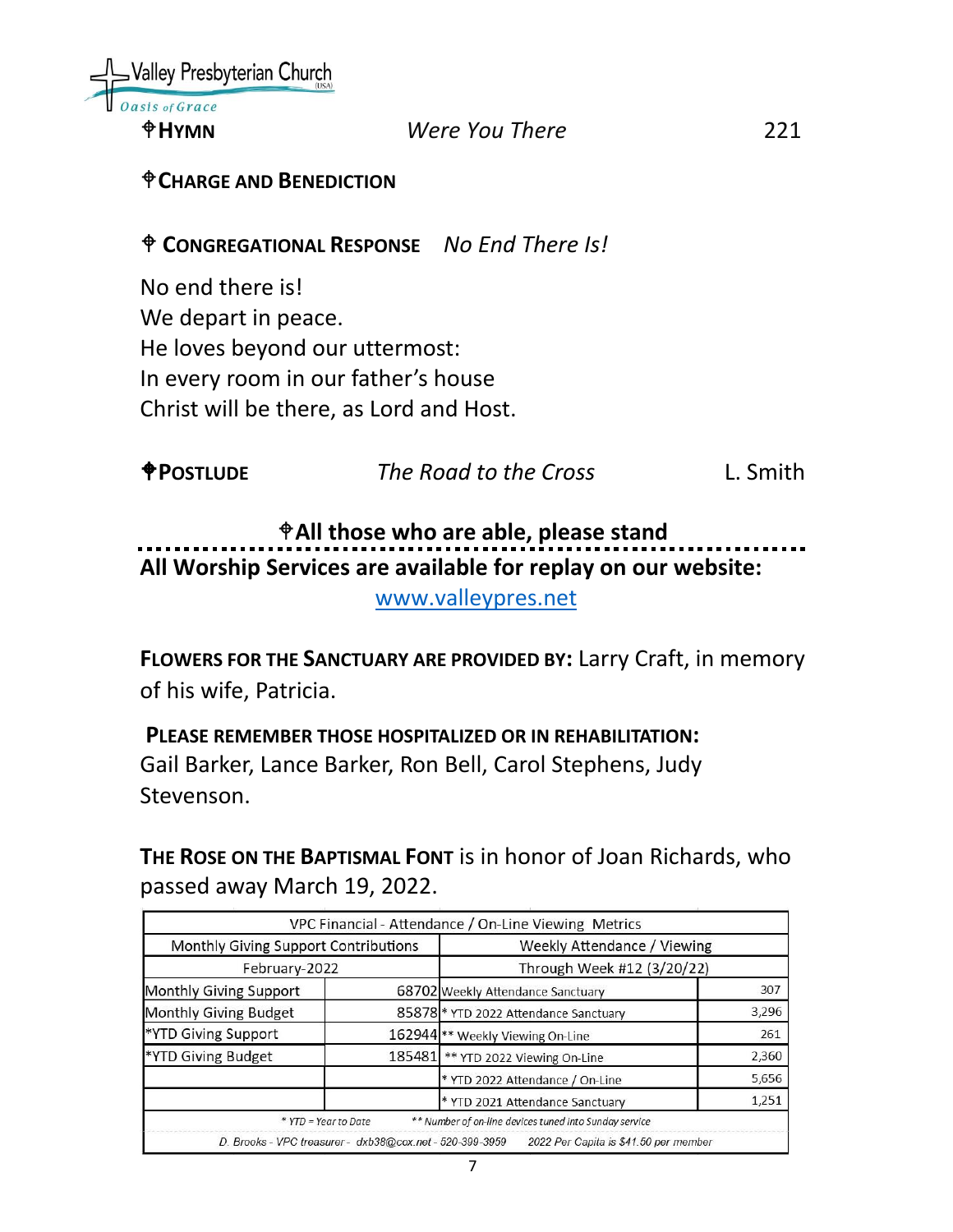

**WELCOME** to all who enter this place. Drink deeply of the living waters of God's grace as we worship together in spirit.

**VISITORS:** Consider yourself at home while you are here! Please pick up a Visitor's Information Packet, if you would like more information about our church, visit us at valleypres.net where you can sign up for our daily email blasts and monthly newsletter. Children are invited to worship in the sanctuary then attend Sunday School after Children's Time.

We are glad you have joined us today.

#### **UKRAINIAN REFUGEE RELIEF**

Those wishing to make an additional offering to support Ukrainian Refugee Relief can simply write that in the memo line of checks made out to the church, or with a notation on your giving envelope.

#### **LENTEN TAIZÉ WORSHIP SERVICE, THURSDAYS AT 5:00 PM.**

Spend time in meditation and song during the Lenten Taizé service, at 5:00 p.m. in the Spiritual Life Center.

#### **SNACK BAGS FOR THE HOMELESS:**

The Mission Committee will be sponsoring Snack Bags for the Homeless during Lent. We will be collecting 13 different items to fill each bag. Check out the flyer located on the Welcome Centers and visit us after worship in the Fellowship Hall.

#### **MUSIC IN THE VALLEY CONCERT SERIES PRESENTS:**

Sunday April 3rd at 3:00 P.M. The Tucson Boys Chorus. Director Dr. Julian Ackerley, Accompanist Elena Miraztchiyska and the Boys Chorus consist of Five Groups of singers in first grade through college. Tickets are \$20.00.